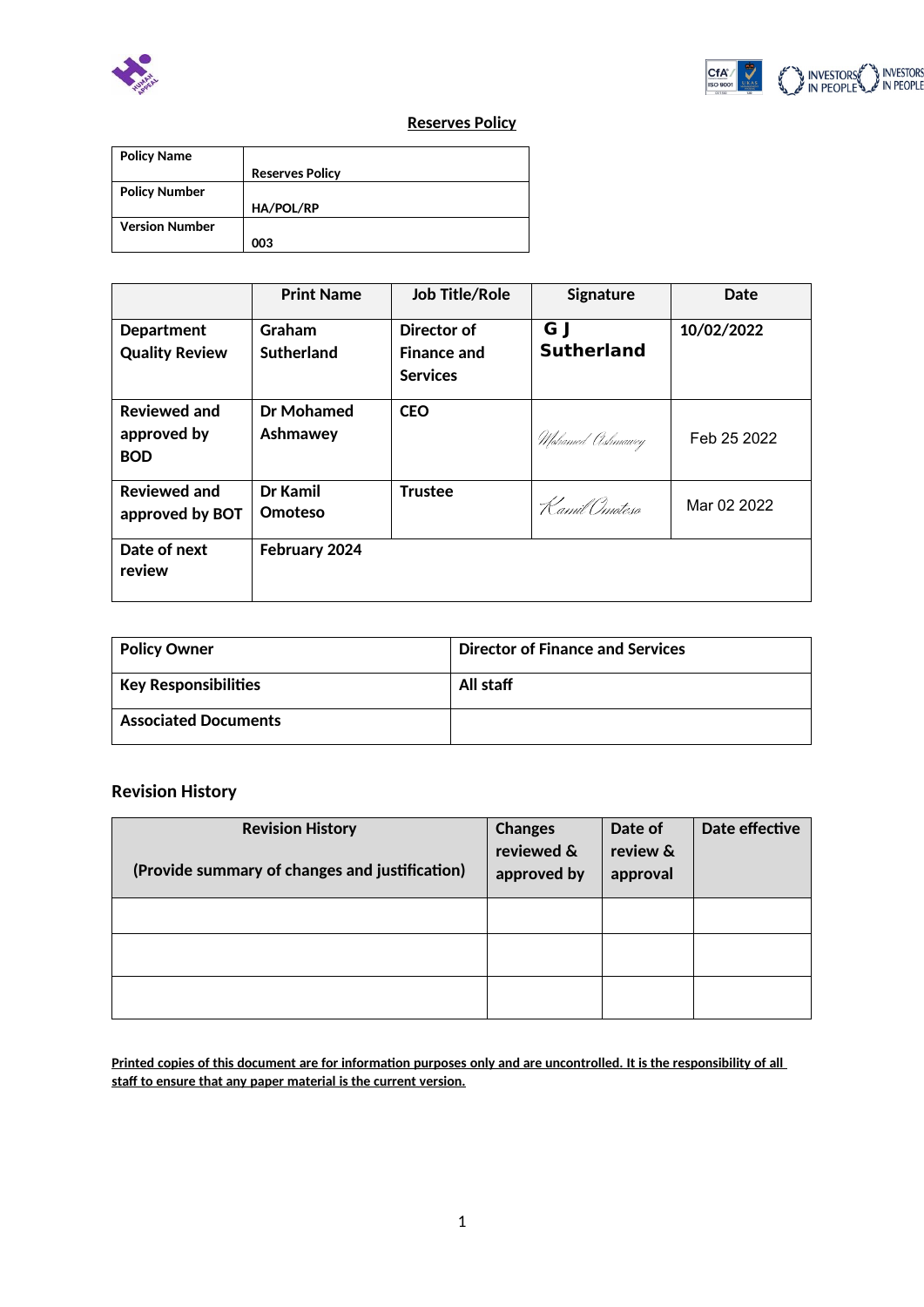



#### **Reserves Policy**

#### **Overview**

Reserves shall be held at the appropriate level to minimise the cost of financial distress that equates to programme disruption – i.e. minimise risk.

Reserves shall be applied within the stated Charity Objects.

The size of reserves shall be appropriate to the purposes for which the reserves are maintained.

# **Policy Statement**

Human Appeal reserves policy requires that reserves are maintained at a level which ensures that its core programme work (including adequately respond to humanitarian disasters and emergencies) could continue during a period of lack of funds, while at the same time ensuring we do not retain income for longer than required, ensuring the needs of present and future beneficiaries should be balanced.

The reserves levels to hold will take into consideration the future strategic plans of Human Appeal and the following factors will be taken into consideration:

Vulnerability to unplanned changes in the financial position, relating mainly to income projections and fundraising unrestricted income.

The net financial risk related to the above, taking into consideration the likely speed of onset as well as the mitigation steps available to Human Appeal.

Expenditure that is unpredictable, where risks involve unplanned events and interventions for programme themes, countries that attract minimal or no donor funding.

The approach results in a target level of general reserves to be £1.5M. The basis of determining the target reserves level shall be kept under periodic review and will be adjusted as perceptions of risk and other factors of change.

#### **Key Risk based Approach**

Human Appeal shall take into consideration key risks as per its risk register that impact reserves, with a view on the short-term potential drawdown of reserves requiring time to undertake mitigation activities and adjust its financial circumstances.

#### **Over dependency on General Reserves (where most needed)**

Human Appeal is exposed to the risk of funding programmes and countries for which specific (restricted funds) are either not raised or difficult to attract funds for by fundraising campaigns. Human Appeal need to recognise the need for financial prudence to ensure it can provide agreed funding to programme partners and continue the funding of programmes agreed to.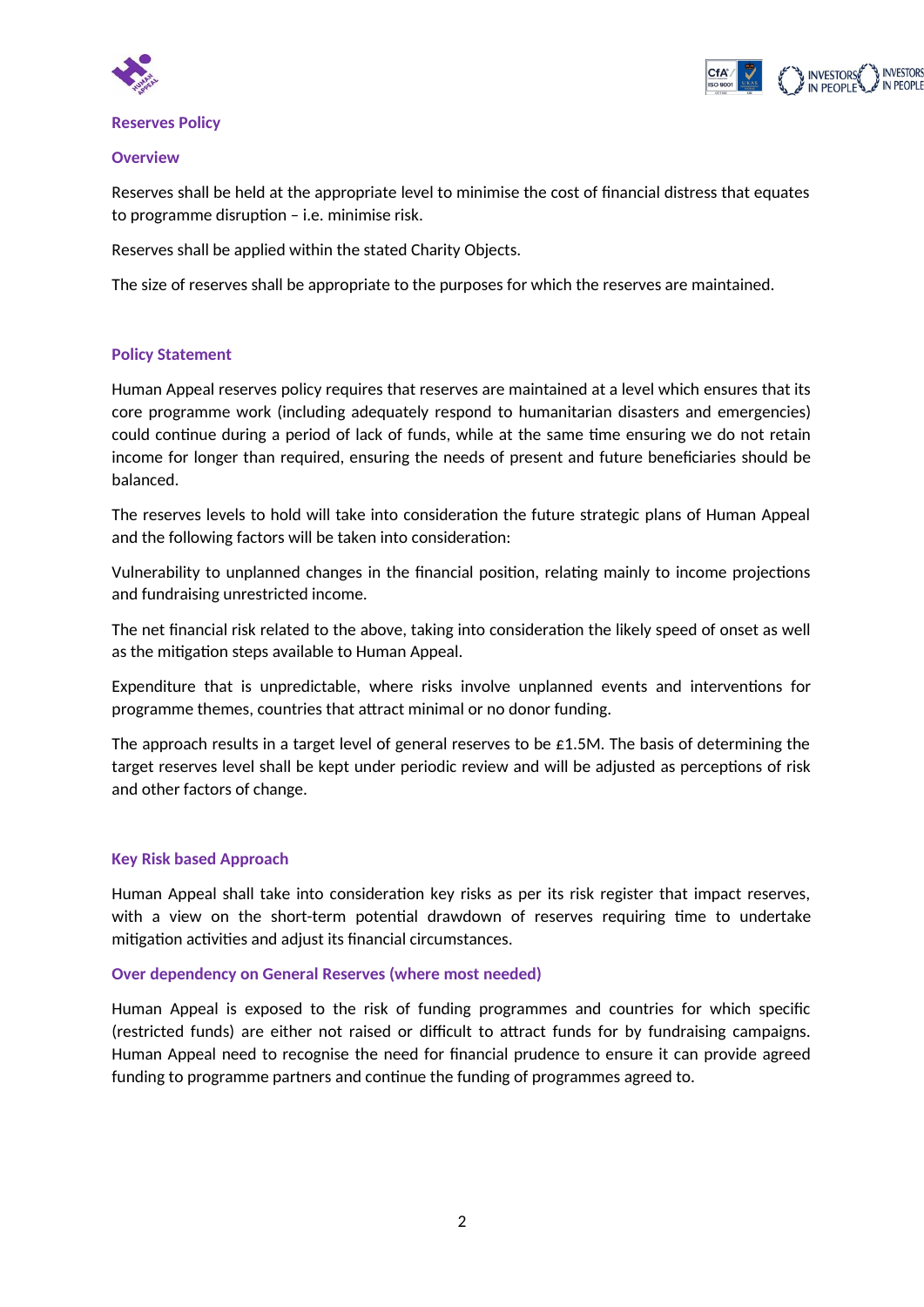



Thorough application of the process of approving programmes and countries, with the expected time duration and exit strategies be kept under periodic review and will be adjusted subject to the financial funding availability.

### **Inability to raise Income**

Inability to raise income could have multiple root causes including recession in fundraising markets, failure to demonstrate impact, or a reputation event such as adverse media coverage or a significant programmatic failure.

Income sources shall not be concentrated on a single donor base or audience and significant income from individuals shall be committed through online, monthly direct debit or standing orders.

A decline in income of 10% shall require a review of the financial impact of this on the reserves, undertake mitigation activities, and adjust the financial circumstances.

# **Financial loss due to currency volatility**

Human Appeal is exposed to exchange rate risk. Most income is denominated in GBP and Euros, whilst most expenditure takes place in Africa, Middle East and Asia. When sterling depreciates, the ability to maintain funding of overseas expenditure is impacted.

Human Appeal shall apply foreign currency management and seek to agree programme budgets and expenditure in the local currency of the country applicable, thereby obtaining competitive exchange rates centrally within the UK.

#### **Financial loss due to fraud**

Due to the geographical spread of countries in which Human Appeal operates through partners, financial loss due to fraud is a risk.

Thereby, Human Appeal shall ensure continuous improvement of the control environment balanced against operational risks.

#### **Other**

There are other risks Human Appeal faces that could have a financial impact, such as inappropriate controls leading to the mismanagement of resources or accuracy of forecasting information. The short-term financial impact of these may be less tangible although a review shall be taken with mitigation activities and adjustment of financial circumstances and activities.

#### **Form of Reserves**

Human Appeal shall maintain a proportion of its reserves in a readily realisable form. Human Appeal shall consider readily realisable reserves to be the amount of reserves that are easily converted into cash should the need arise. The calculation of the required shall be considered as part of the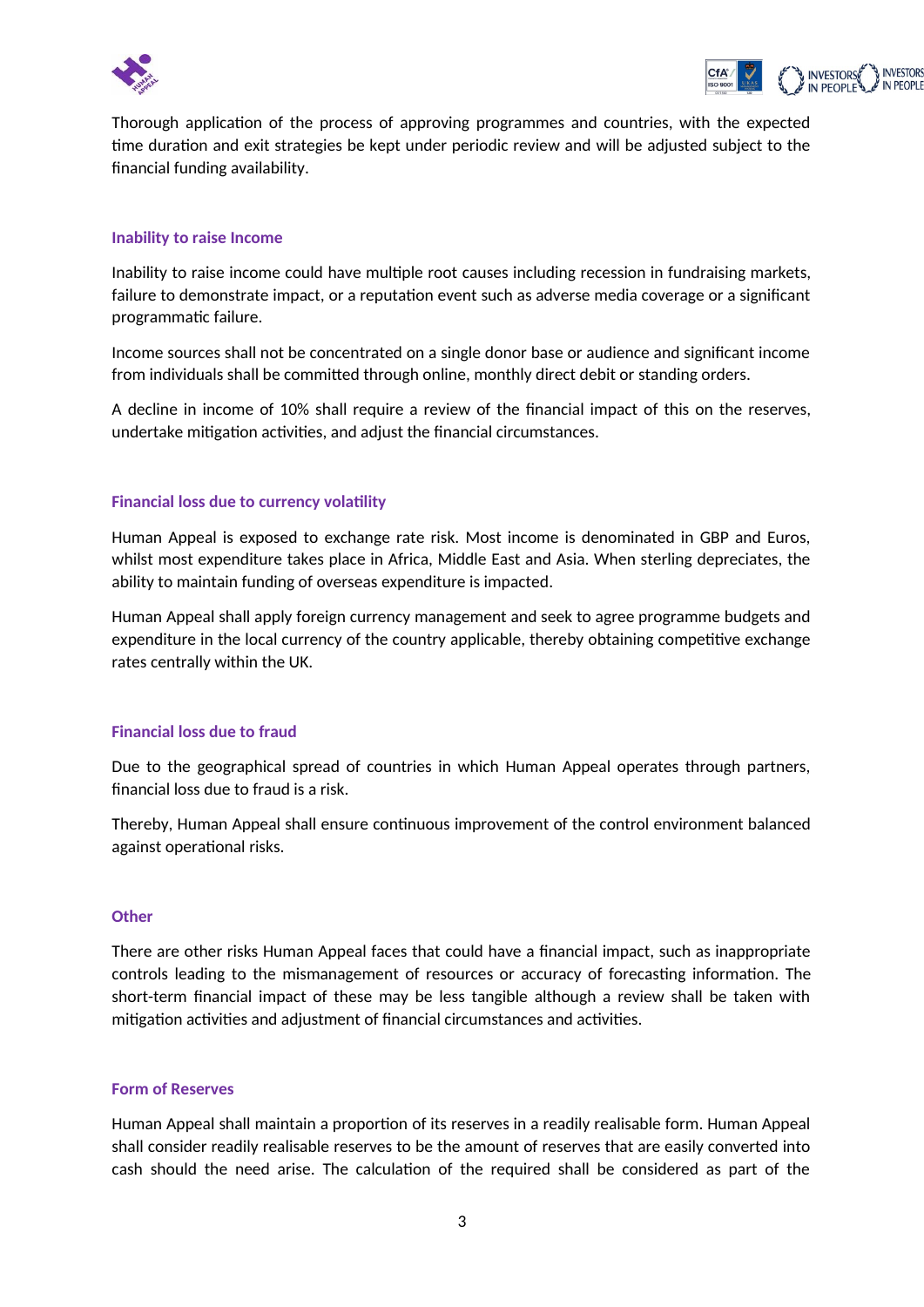



planning, budgeting and forecasting cycle. It shall take into account the risks associated with each income stream and income and expenditure.

### **Restricted Funds**

These funds are tied to the particular purpose, as specified by the donor or as identified at the time of a public appeal. These funds shall be spent in accordance with these particular purposes.

#### **Use of Charitable Funds**

Human Appeal receives funds through individual donations given by individuals themselves, donations through fundraising events and activities and through partnerships from organisations, bodies, high net worth individuals and grants through institutions.

Funds given can include money, but can also include in-kind goods and services, as well as property and assets of any sort.

Often the funds given are for a specific purpose; as per the charitable theme (Emergency, Water, Health etc. for example) or specific country or specific project (example Plant Olive trees), in these case the funds must specifically be used for this purpose. The systems and accounting records of Human Appeal distinguishes between the different types of funds that are provided and the terms by which they are given.

The funds provided to Human Appeal will usually fall into two categories:

- Restricted funds
- Unrestricted funds

Within these categories, Human Appeal has two faith-based categories of funds

- Zakat funds
- Sadaqah funds

#### Definitions

Sadaqah Income funds

Sadaqah is a Islamic faith terminology literally meaning 'righteousness' and refers to the voluntary giving of charity and has been defined as Giving something to somebody without seeking a substitute in return and with the intention of pleasing God."

These funds will be spent in whichever way the charity sees fit, in accordance with the stated objectives, annual plans and budgets, these funds can cover direct and indirect costs.. For example; if a donor gives Sadaqah under the theme of Syria Emergency; it can contribute to the direct and indirect costs of the charitable projects for Syria.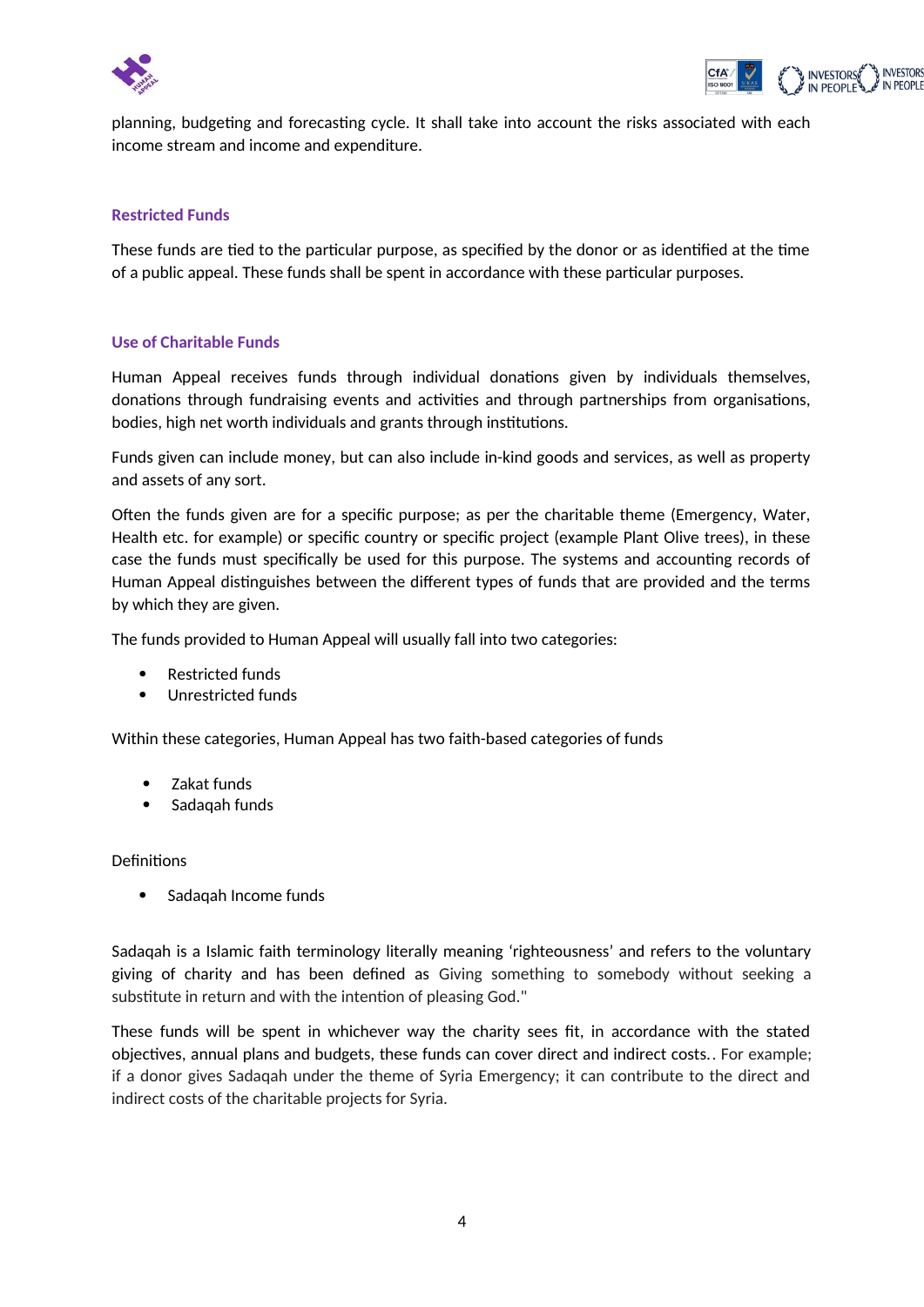



Zakat Income funds

Zakat is a religious obligation for all Muslims who meet the necessary criteria of wealth. It is a mandatory charitable contribution a right to the poor and needy and those falling within the categories of Zakat eligibility.

The funds received as Zakat can be used for any purpose that meet the charitable objectives of Human Appeal that meet the criteria of zakat and as a collector of zakat as per the Islamic jurisprudence rules Human Appeal

Human Appeal has diligently obtained scholarly advice for Shaykh Judai clarifying the faith-based items in Saqdaqah, Zakah, and orphans. Based on expert advice thereafter developed its Islamic Policy (refer to Islamic Policy).

https://www.leedsgrandmosque.com/about/our-team/sheikh-abdullah-al-judai

Human Appeal informed by scholarly advice has the right to 12.5% deduction or more funds to meet budget and plans if required.

At the time of this brief Human Appeal has maintained the zakat deduction and 12.5% and presets rates into its systems as a long term goal to drive more funds to direct charitable purposes.

Where most needed / General

Human Appeal utilizes marketing terminology where most needed to indicate general funds which are available for the general purposes of Human Appeal. These funds will be spent in whichever way the charity sees fit, in accordance with the stated objectives, annual plans and budgets.

These funds are not earmarked in any way of any specific purpose, meaning Human Appeal can set the priorities for the funds and how they are spent.

Restricted Funds

Restricted funds can only be used for the specific purposes for which they are given. The purpose will be specified by the donor or in terms of a public appeal running at the time of the donation or the categorization in Human Appeal's website donation pages.

Human Appeal's restricted funds are generally categorized as follows:

- Emergency fund these funds are applicable to humanitarian response, disaster risk reduction charitable activities (including indirect/support costs) globally.
- Syria or any specific country funds these funds are applicable to beneficiaries (including indirect/support costs) of that country whether within their home country or as refugees or other categorisation.
- WASH (Water, Sanitation and Hygiene) these funds are applicable to safe drinking, adequate sanitation and hygiene charitable activities (including indirect/support costs).
- Food these funds are applicable to food parcels, feed the fasting, food security, agriculture and such related charitable activities (including indirect/support costs).
- Livelihoods these funds are applicable to any interventions to provide beneficiaries to transition from the dependency on aid (including indirect/support costs).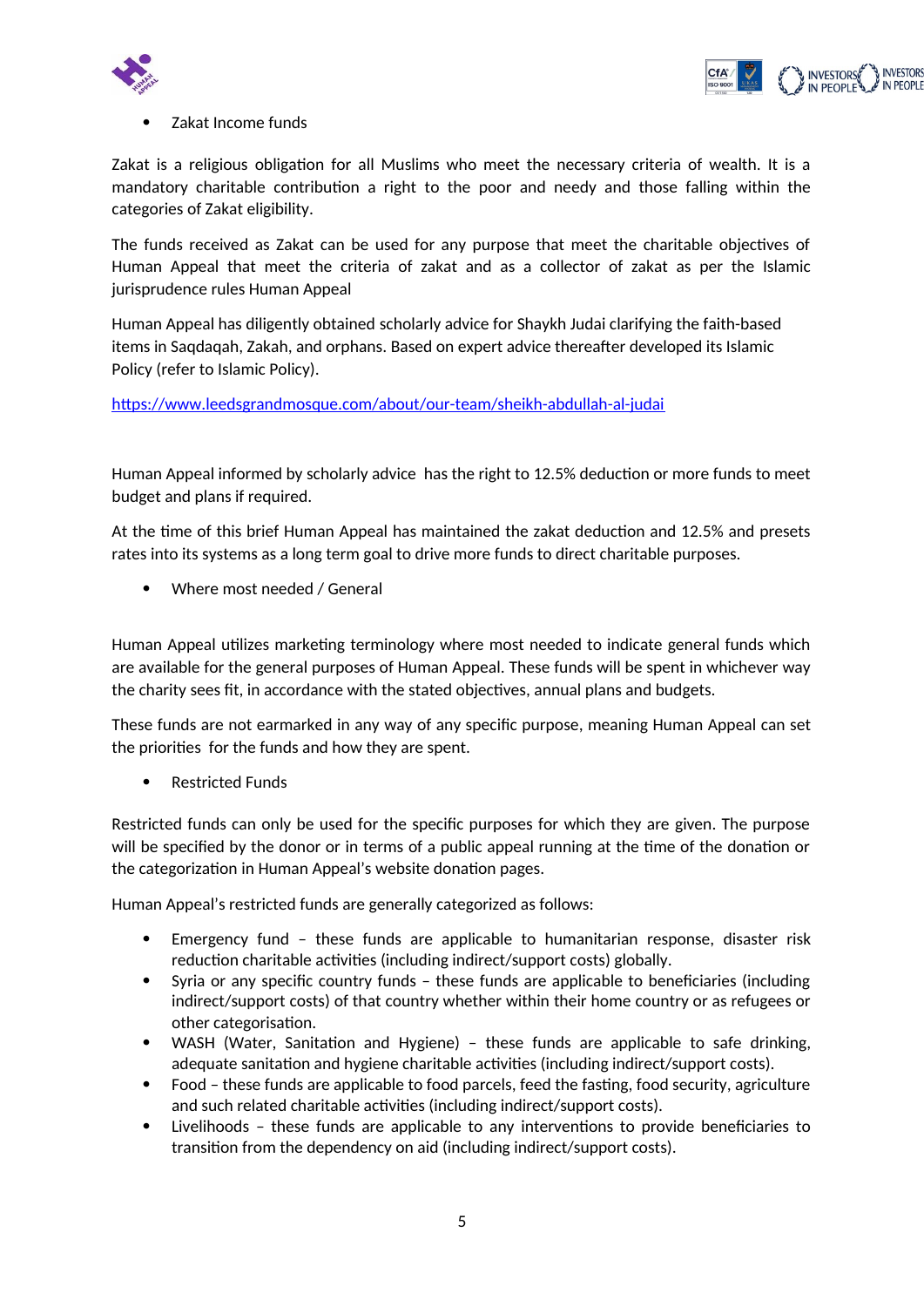



- Medical these funds are applicable to any medical support to beneficiaries charitable activities (including indirect/support costs).
- Orphans and Children – these funds are applicable to child beneficiaries including education (including indirect/support costs).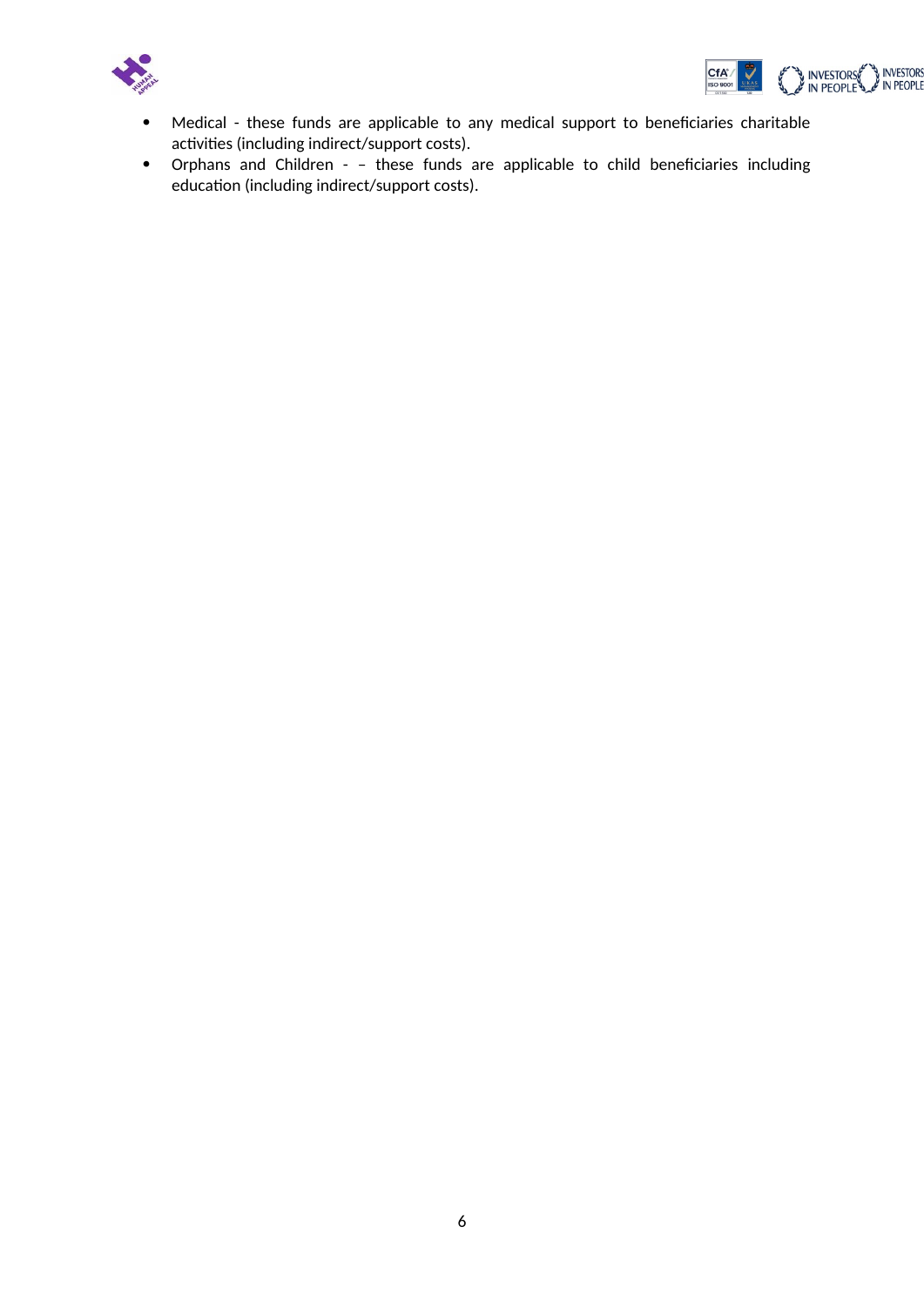

Audit Trail

# **Document Details**

| <b>Title</b>       | Reserves policy - signed.docx    |
|--------------------|----------------------------------|
| <b>File Name</b>   | Reserves policy - signed.docx    |
| <b>Document ID</b> | cdd857edc1b34365a57475aa0513a29a |
| <b>Fingerprint</b> | be76d238c16da0b20bbd84715885be23 |
| <b>Status</b>      | Completed                        |

# **Document History**

| <b>Document Created</b> | Document Created by Maida Ali (maida.ali@humanappeal.org.uk)<br>Fingerprint: be76d238c16da0b20bbd84715885be23 | Feb 25 2022<br>11:35AM UTC |
|-------------------------|---------------------------------------------------------------------------------------------------------------|----------------------------|
| <b>Document Sent</b>    | Document Sent to Mohamed Ashmawey<br>(mohamed.ashmawey@humanappeal.org.uk)                                    | Feb 25 2022<br>11:35AM UTC |
| <b>Document Sent</b>    | Document Sent to Dr Kamil Ometoso (kamil.omoteso@humanappeal.org.uk)                                          | Feb 25 2022<br>11:35AM UTC |
| <b>Document Viewed</b>  | Document Viewed by Dr Kamil Ometoso<br>(kamil.omoteso@humanappeal.org.uk)<br>IP: 40.94.87.52                  | Feb 25 2022<br>11:35AM UTC |
| <b>Document Viewed</b>  | Document Viewed by Dr Kamil Ometoso<br>(kamil.omoteso@humanappeal.org.uk)<br>IP: 40.94.87.52                  | Feb 25 2022<br>11:35AM UTC |
| <b>Document Viewed</b>  | Document Viewed by Mohamed Ashmawey<br>(mohamed.ashmawey@humanappeal.org.uk)<br>IP: 40.94.105.4               | Feb 25 2022<br>11:35AM UTC |
| <b>Document Viewed</b>  | Document Viewed by Mohamed Ashmawey<br>(mohamed.ashmawey@humanappeal.org.uk)<br>IP: 40.94.105.4               | Feb 25 2022<br>11:35AM UTC |
| <b>Document Viewed</b>  | Document Viewed by Mohamed Ashmawey<br>(mohamed.ashmawey@humanappeal.org.uk)<br>IP: 104.47.4.254              | Feb 25 2022<br>12:34PM UTC |
| <b>Document Viewed</b>  | Document Viewed by Mohamed Ashmawey<br>(mohamed.ashmawey@humanappeal.org.uk)<br>IP: 194.72.27.207             | Feb 25 2022<br>12:34PM UTC |